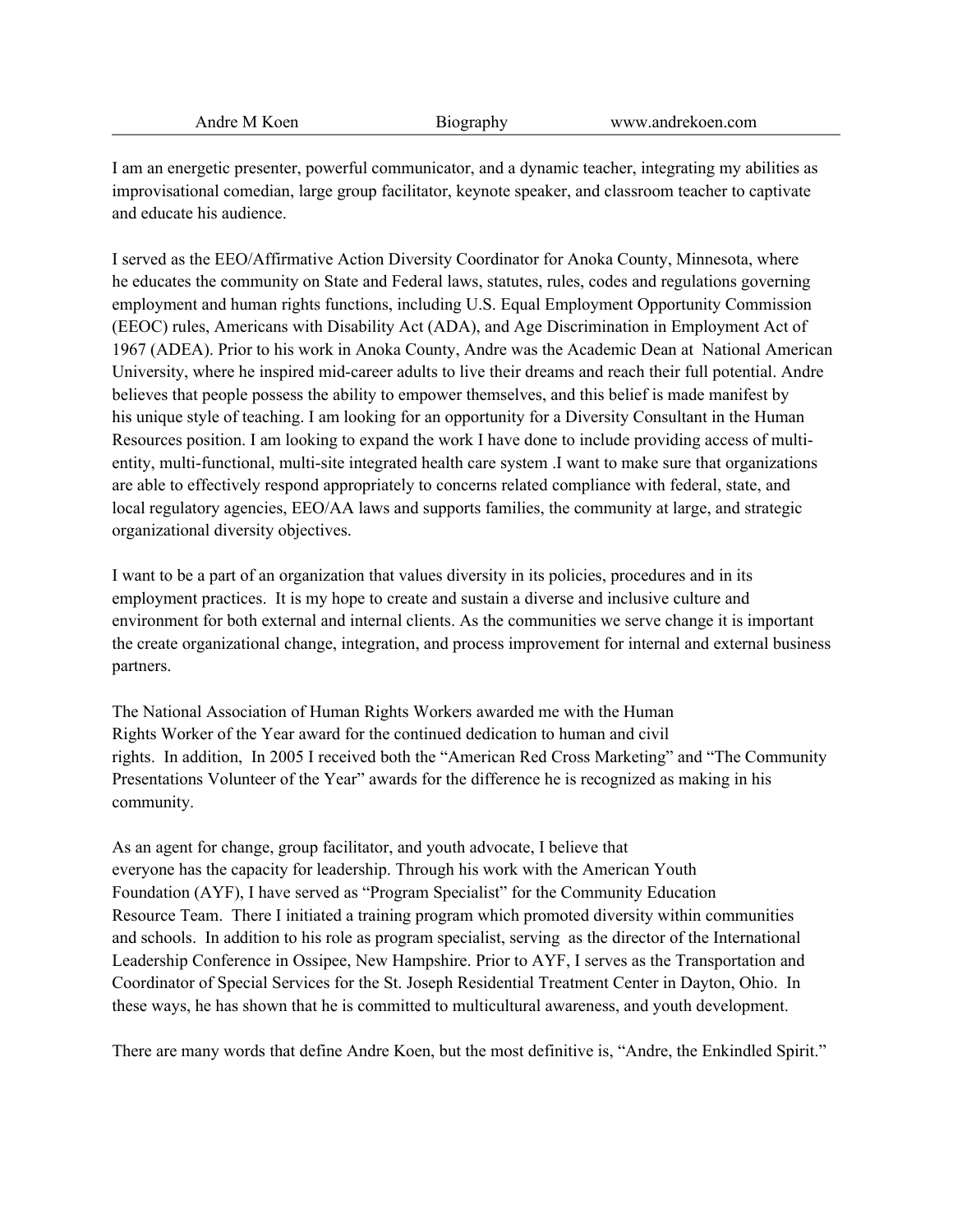## Andre' M. Koen

# 7951 Greenwood Drive, Mounds View, MN 55112 651.998.9376 [andre@amhorizons.com](mailto:andre@amhorizons.com) www.amhorizons.com

## **Objective**

I am looking for an opportunity to marry my competencies earned though working with local government, higher education, K-12 classroom teaching, knowledge of the EEOC, ADA and diversity to inspire employees, staff and clients to engage in better human relations, legal compliance and customer service through the lens and connections that diversity and inclusion can offer..

## SUMMARY OF QUALIFICATIONS

Anoka County Government October 2005-2012

Diversity Coordinator/Cultural Coordinator

Develops and implements policies in accordance with federal, state and local laws as they relate to AA/EEO/ADA. In addition, the education of all county employees on working with diverse populations, cultural awareness, ethics, legal concerns that rule and govern public employees. I have a Master's degree and experience directly involved in organizational change interventions with a major organization. Over the last 7 years I have developed an expert level of knowledge in: Organizational Development, Diversity/Cultural Competence, Team Development, Consulting, and/or Strategic Planning.

## Accountabilities:

Compliance Administration

- Develops and maintains Affirmative Action Plans (AAP), AAP statistical reports using appropriate software and conduct preliminary analysis.
- Assists in the preparation, maintenance, and updating of annual Affirmative Action Plan (AAP) for all required legal entities including planning/design regarding implementing EEO laws and regulations.
- Researches professional and federal publications to obtain current information on changes in applicable EEO/Affirmative Action laws.
- Works with recruiters and others to monitor recruitment and reporting activity for community events and AAP required information.
- Performs periodic reviews to assess level of regulatory compliance on all workforce related processes, tools and resources.
- Develops tools and resources regarding EEO/AAP for leaders.
- Responds to specific internal and external business requests by acquiring, synthesizing and analyzing market/customers' data for response and a presentation regarding compliance trends, community programs, and industry benchmarks.
- Conducts presentation to leaders, business partners and community.
- Develops and maintains tracking system for EEO/AAP processes and plan review.
- Serves as technical and strategic resources for leaders, HR professionals and others regarding compliance administration and philosophy.
- Development of 5 programs based on data from the Affirmation Action Plan (AAP)
- Managed Cross Functional County Action team focused on achieving EEO goals derived from the AAP
- Advised on the construction of accessibility upgrades, reasonable accommodations and accessibility of fall Anoka County activities based on the County's ADA Plan
- Created Anoka County's Trainee Program to facilitate and develop a pipeline for minorities and women across the county; 30 participants in 3 years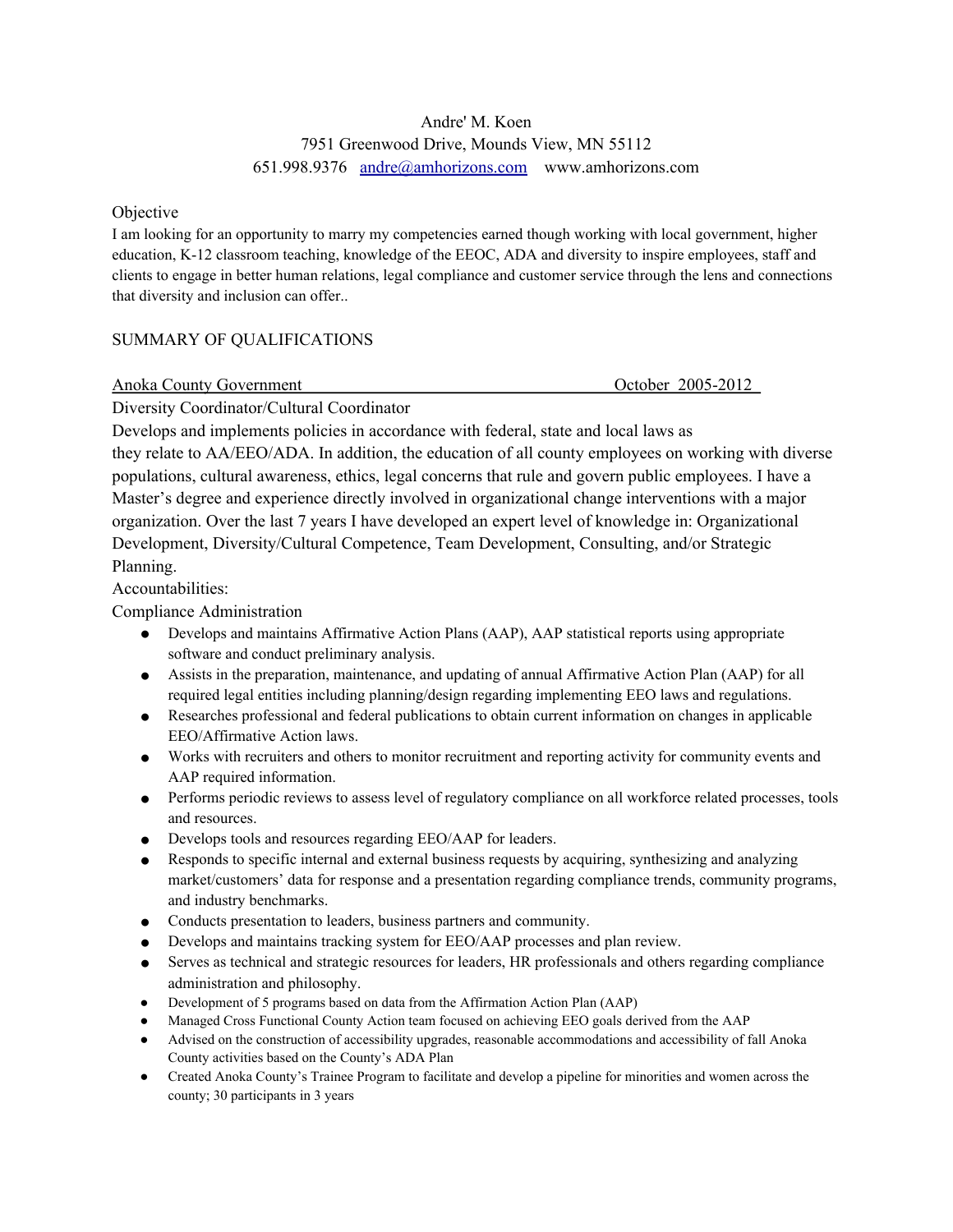- Designed 10 strategic trainings and interventions that engaged departments in organizational change model based on the AA Plan.
- Conducted diversity training, cultural competence sessions, leadership development, Brownbag/Movie discussion groups to develop cultural competence
- Provided advice and counsel to staff on effectively maintaining work environments free of discrimination, microinequities and harassment, and avoiding unlawful practices
- Lead round tables discussions on the 1964 Civil Rights Act, the impact of the ADA, EEOC updates, Hr hiring practices and tools for engaging minority employees.
- Attended many job, recruitment and college fairs looking for applicants
- Inspired a team Anoka County employees and volunteers to engage with cultural recruitment activities like Juneteenth
- Assessed, monitored and analyzed the county's progress using the applicant data and employee data to create action plans to reduce our underutilization of minorities
- Demonstrated effective resolution of disputes and grievances with one-on-one coaching, training, mentoring and in depth investigations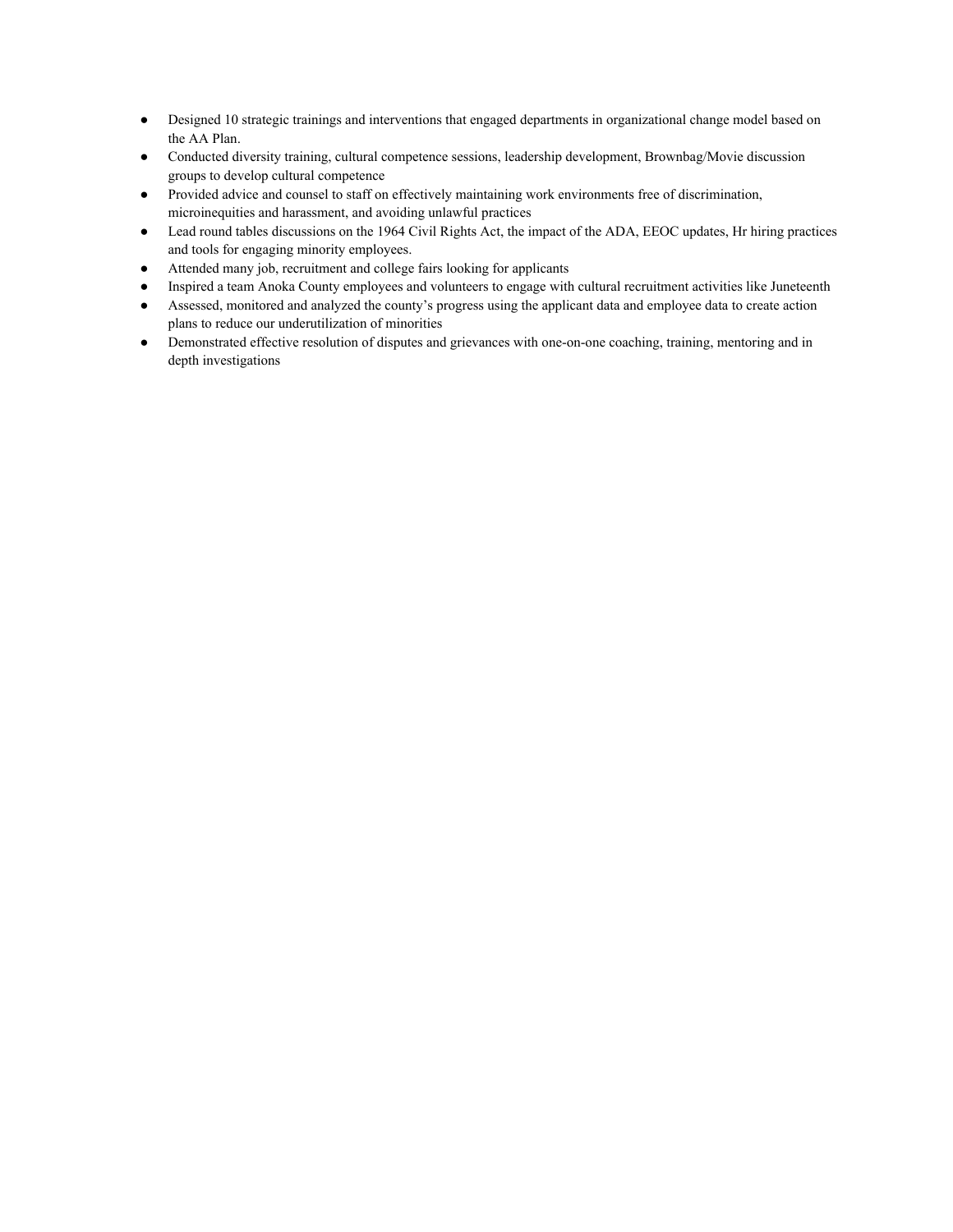| Core Skills                                                                                                                                                                                                                                                                                                                                                                                                                                                                                                                                                                                                                                                                                                                                                                                                                                                                                                                                                            | Core Competencies                                                                                                                                                                                                                                                                                                                                                                                                                                                                                                                                                                                                                                                                                                                                                                                                                                                                                                                                                                                   |
|------------------------------------------------------------------------------------------------------------------------------------------------------------------------------------------------------------------------------------------------------------------------------------------------------------------------------------------------------------------------------------------------------------------------------------------------------------------------------------------------------------------------------------------------------------------------------------------------------------------------------------------------------------------------------------------------------------------------------------------------------------------------------------------------------------------------------------------------------------------------------------------------------------------------------------------------------------------------|-----------------------------------------------------------------------------------------------------------------------------------------------------------------------------------------------------------------------------------------------------------------------------------------------------------------------------------------------------------------------------------------------------------------------------------------------------------------------------------------------------------------------------------------------------------------------------------------------------------------------------------------------------------------------------------------------------------------------------------------------------------------------------------------------------------------------------------------------------------------------------------------------------------------------------------------------------------------------------------------------------|
| • 6 years experience in EEO/AA, Diversity,<br>Investigations, Compliance, the development of<br>training materials and evaluation of training programs<br>• Excellent research and analysis ability to formulate<br>sound recommendations.<br>• Maintains professionalism, and objectivity in<br>challenging interpersonal interactions and crisis or<br>emergency situations.<br>• Maintains confidentiality of the organization and its<br>employees.<br>• As a an educator I have a proficiency at producing<br>high quality training materials, presentation graphics,<br>reports, and electronic database systems<br>• Knowledge of government and regulatory<br>employment laws as it relates to EEO organizations<br>• Highly proficient in computer software packages (for<br>example: MS Office products including MS Access or<br>knowledge of database systems, Excel spreadsheets,<br>Moodle, Video software, LMS Systems and other<br>graphical packages) | • I possess the ability to influence and build<br>relationships, work collaboratively with individuals<br>or teams from all areas and processional levels of the<br>organization, community and various business partners<br>• I have strong analytical skills and creative problem<br>solving skills<br>• I have strong oral and written communication skills<br>including the correct English language grammar,<br>spelling, punctuation and vocabulary and the ability<br>to develop, prepare and deliver high level business<br>presentations<br>• I am able to manage multiple projects simultaneously<br>with high degree of attention to detail<br>• I am able to work independently and with minimal<br>supervision<br>• I am comfortable with role of change agent, working<br>with resistance and working with ambiguity<br>• I am available to work evenings and weekends as<br>needed<br>• Proficiency in computer software packages for<br>online, istance and computer based training |

Accountabilities:

Compliance Administration

- Develops and maintains Affirmative Action Plans (AAP), AAP statistical reports using appropriate software and conduct preliminary analysis.
- Assists in the preparation, maintenance, and updating of annual Affirmative Action Plan (AAP) for all required legal entities including planning/design regarding implementing EEO laws and regulations.
- Researches professional and federal publications to obtain current information on changes in applicable EEO/Affirmative Action laws.
- Works with recruiters and others to monitor recruitment and reporting activity for community events and AAP required information.
- Performs periodic reviews to assess level of regulatory compliance on all workforce related processes, tools and resources.
- Develops tools and resources regarding EEO/AAP for leaders.
- Responds to specific internal and external business requests by acquiring, synthesizing and analyzing market/customers' data for response and a presentation regarding compliance trends, community programs, and industry benchmarks.
- Conducts presentation to leaders, business partners and community.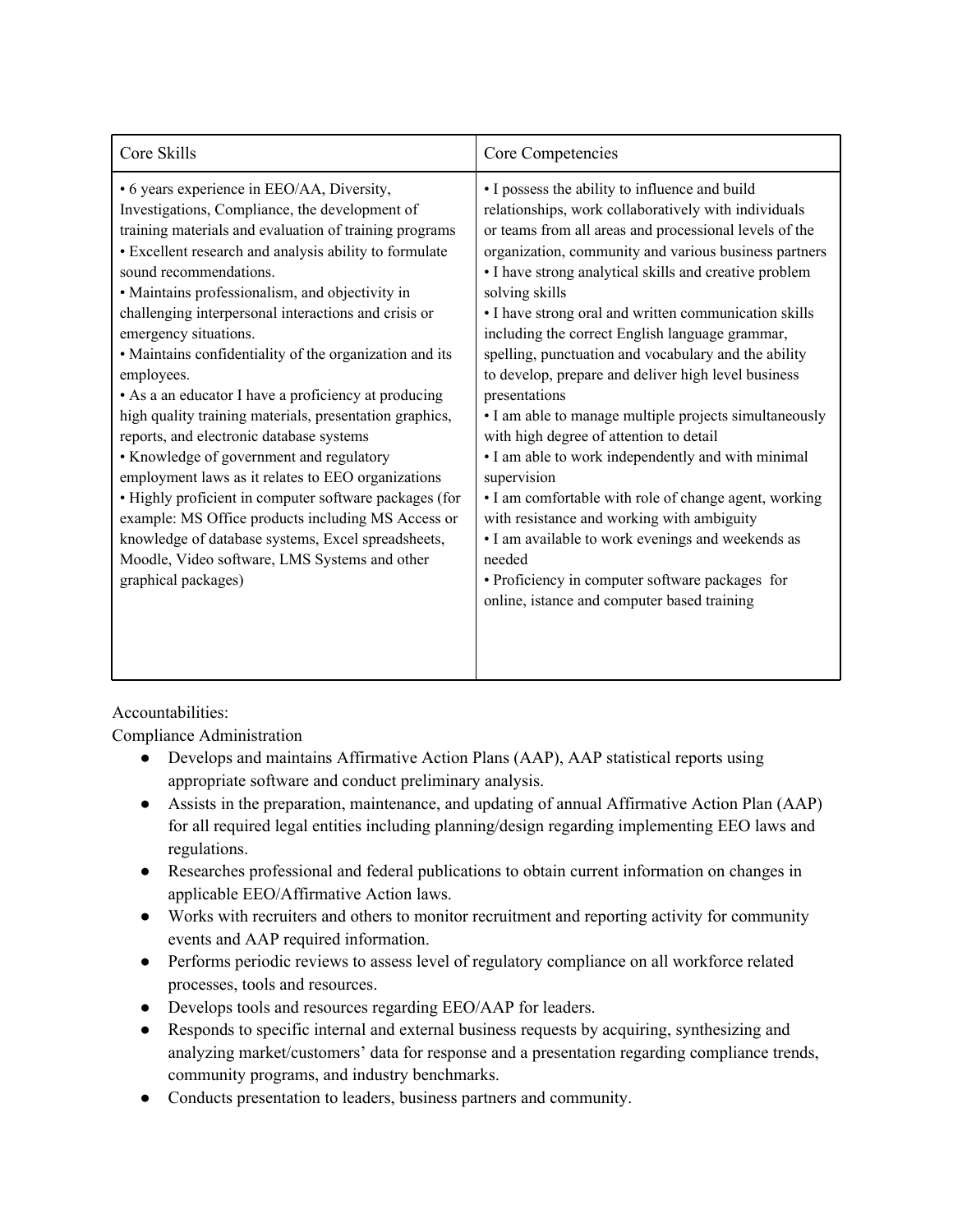- Develops and maintains tracking system for EEO/AAP processes and plan review.
- Serves as technical and strategic resources for leaders, HR professionals and others regarding compliance administration and philosophy.

National American University (NAU) February 2000-2005

National American University is a small private career university. NAU's focus is to become partners with adult learners as they continue on their path of lifelong learning.

## Adjunct Professor

- Facilitated the learning plans of adult college students using the Pacific Institutes' Thought Patterns curriculum,
- Instructed the Professional Development Course.
- Used the Meyers-Briggs temperament sorter, Holland's Career Inventory, SCAN Skills, and the LPI Aptitude test.
- Helped adult students life goals based on Steven Covey's Seven Habits of Highly Effective People is also taught in Andre's courses.

## Academic Dean (2004-2005)

- Schedule and recruit instructors that have a balance of teaching and real world experience.
- Monitor student success, order educational material, conduct faculty trainings and manage the learning plans for over 200 adult students.

## Skills for Tomorrow Schools (Skills) St. Paul, Minnesota **August** 1998-2004

Skills for Tomorrow is a School-to-Work charter school using Joel Baker's EFG Competencies.

- Senior High focuses on providing students with small class sizes, performance based assessment, educational fundamentals, leadership skills, and career development opportunities.
- Responsibilities include developing, facilitating, monitoring and evaluating curriculum
- 120 students who focus on social change, valuing equity, self-esteem, ethical behavior, and student as leader.

### Lead Educator

- Leadership/Social Studies/Civics Teacher
- Developed simulations, experiential learning and outdoor adventure programs for classes of 17 students
- Facilitated the learning plans of 130 high school students using tools such as
	- Myers-Briggs Temperament Sorter,
	- Holland's Career Inventory,
	- SCAN Skills, and LPI Aptitude Test,
	- Steven Covey's Seven Habits of Highly Effective People.

## Service Learning/ Job Coach

- Coached a team of students in the use of work place and SCAN skills in a real world environment.
- Coordinated the learning objectives, service projects, and reflection activities for students required to earn 180 hours of service learning.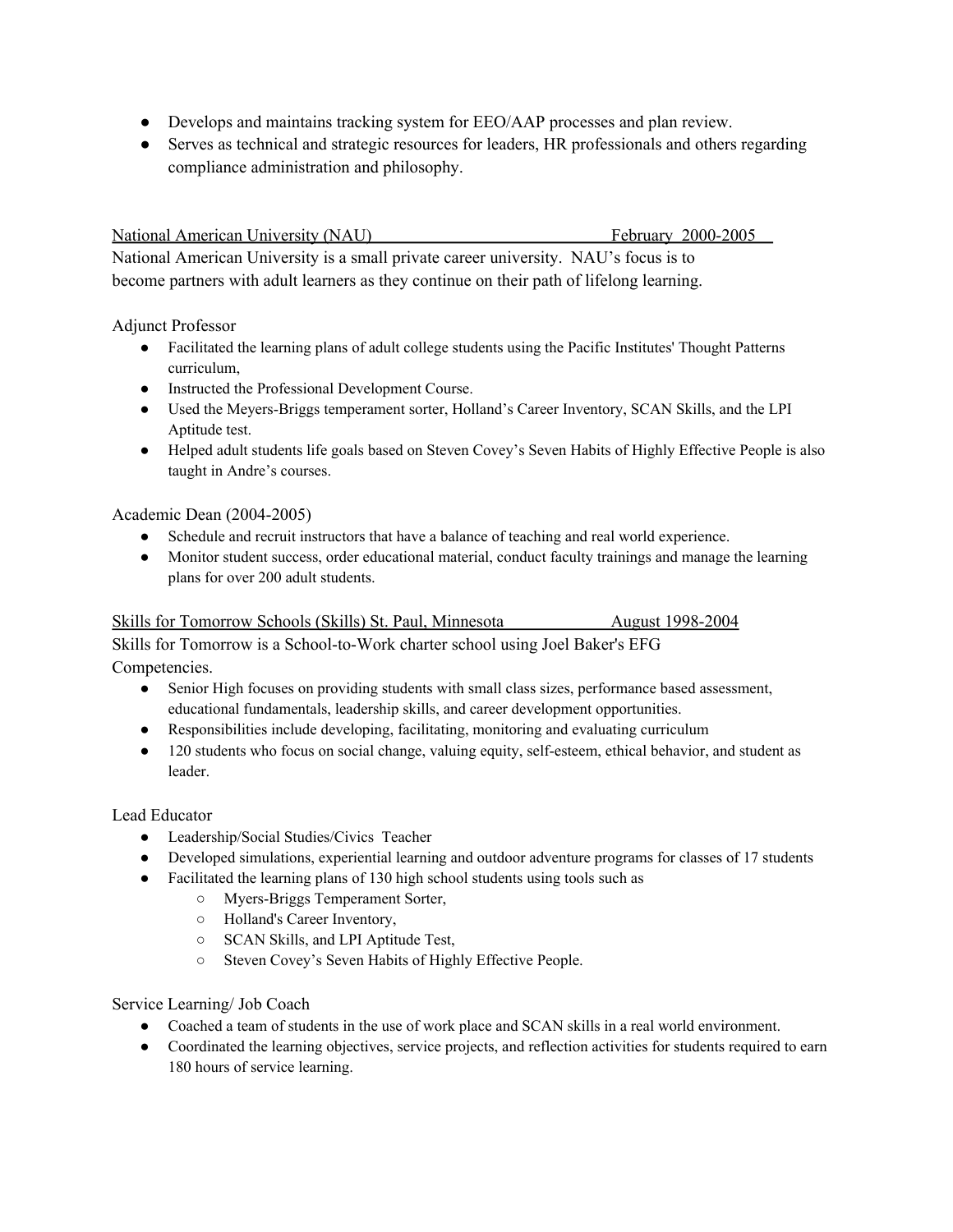Multi-Media Administrator

- Instructed, maintained and problem solved for a Microsoft NT LAN network with 50 PCs and 120 users.
- Production coach for multi-media/web based products for both teachers and students.
- PC Based products used: MS XP family of products,
	- Hyper Studio,
	- Macro Media Flash MX,
	- Dream Weaver,
	- I-Movie, Adobe Dream weaver

Educating Future Generations Coach (EFG)

- Served as trainer-to-be, a resource to teachers both internal and external throughout the organization.
- Trained staff to focus on providing teachers with resources to facilitate expanding their current curriculum, building partnerships with the community, and building student competencies through meaningful work.

American Youth Foundation (AYF) St. Louis, Missouri: June 1988-1998

- AYF provided skilled competence in the areas of recruiting volunteers, drafting proposals and developing, implementing, monitoring, and evaluating programs.
- Achieved professional certification in the following areas:
	- Low and High Challenge Course,
	- $\circ$  Group Facilitation,
	- First Aid,
	- Adventure Education, and Trainer.

Program Coordinator International Leadership Conference (ILC), Director

- Responsible for developing, facilitating, monitoring and evaluating leadership curriculum
- Responsible for recruitment, training and retention of staff volunteers, budget allocations and providing a safe, nurturing environment for 140 youth from over 8 countries.

## **RELATED CAREER QUALIFICATIONS**

## **AM Horizons Training Group**

Lead Facilitator in a national consulting firm that provides training, coaching and support in the areas of Equity/ Diversity, Teamwork, and Leadership.

### **Community Mediation Services**

Volunteer with Community Mediation Services to conduct both community mediation and restorative justice process.

### **North Start Council Juvenile Diversion Program**

Develop program strategies for the expansion of the program and increasing it's effectiveness.

### **Alexandra House: Domestic Violence and Sexual Assault Program**

Community Outreach Chair, working with the board to connect community resources, educates community leaders and increase volunteer base.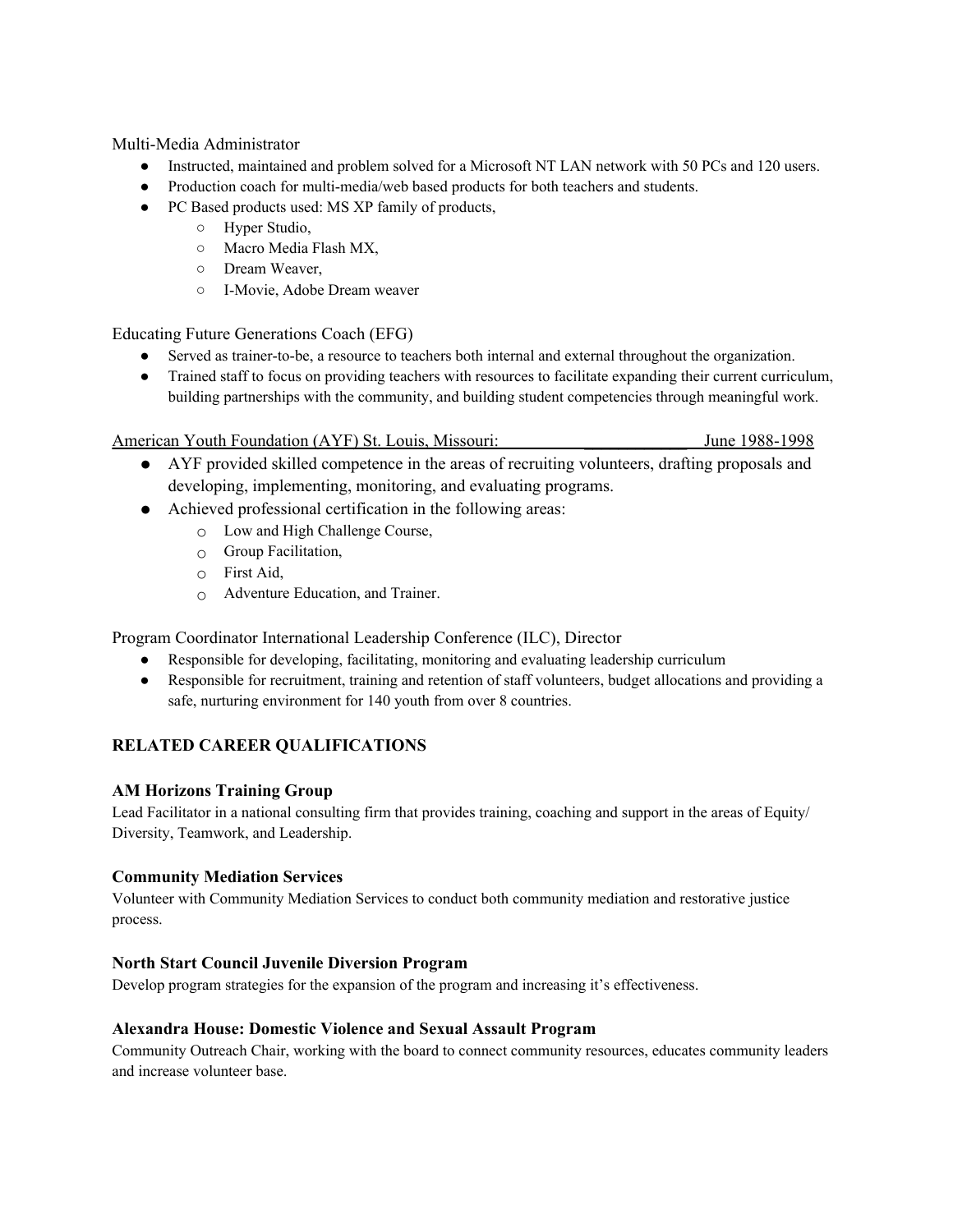### **Anoka County Community Action (ACCAP) (Secretary)**

Manage and give oversight to programs for low income community members; e.g. Head Start, Emergency Energy Assistance and First time home owner courses.

#### **Core Faculty for Minnesota State Patrol**

Designed and facilitated a six month cultural competence and elimination of bias section of the academy for freshmen officers.

#### **Nation Association of Human Rights Workers**

Board Member and Member at Large, we focus on the continuing education and training of our members through our annual training conference.

### **University of Saint Thomas**

Online teaching assistant, offered support and technical help for students who were new to online courses.

### **Stevie Ray's Improvisational Comedy Troupe**

Performer and troupe member our focus is on performance and teaching individuals and organizations how to think on their feet, improve public speaking and how to play together which touches on diversity issues.

### **New Orleans Diversity Team, New Orleans, LA**

Is a Train-the-Trainer program that for the last six years has taught over 200 youth how to facilitate dialogue on diversity issues.

#### **World of Difference, St. Louis, MO**

Lead Facilitator, taught and conducted diversity workshops for adult and youth groups in the St. Louis Area

### **TEACHING ASSIGNMENTS**

National American University PS1500- Strategies for Successful Thinking Minnesota School of Business CM1100- Interpersonal Communications Rasmussen College PS100- Keys to College Success Adler Graduate School- Multicultural Relations

### **EDUCATION**

**University of St. Thomas University St. Paul, MN** MA, Educational Technology Program

**National American University St. Paul, MN**

BS, Organizational Leadership

#### **Certificates/Certifications**

Educational Technology Certificate, St. Thomas University

Rule 114 Mediator, Community Mediation Services, Crystal, Minnesota

Over the last 10 years Andre has developed: